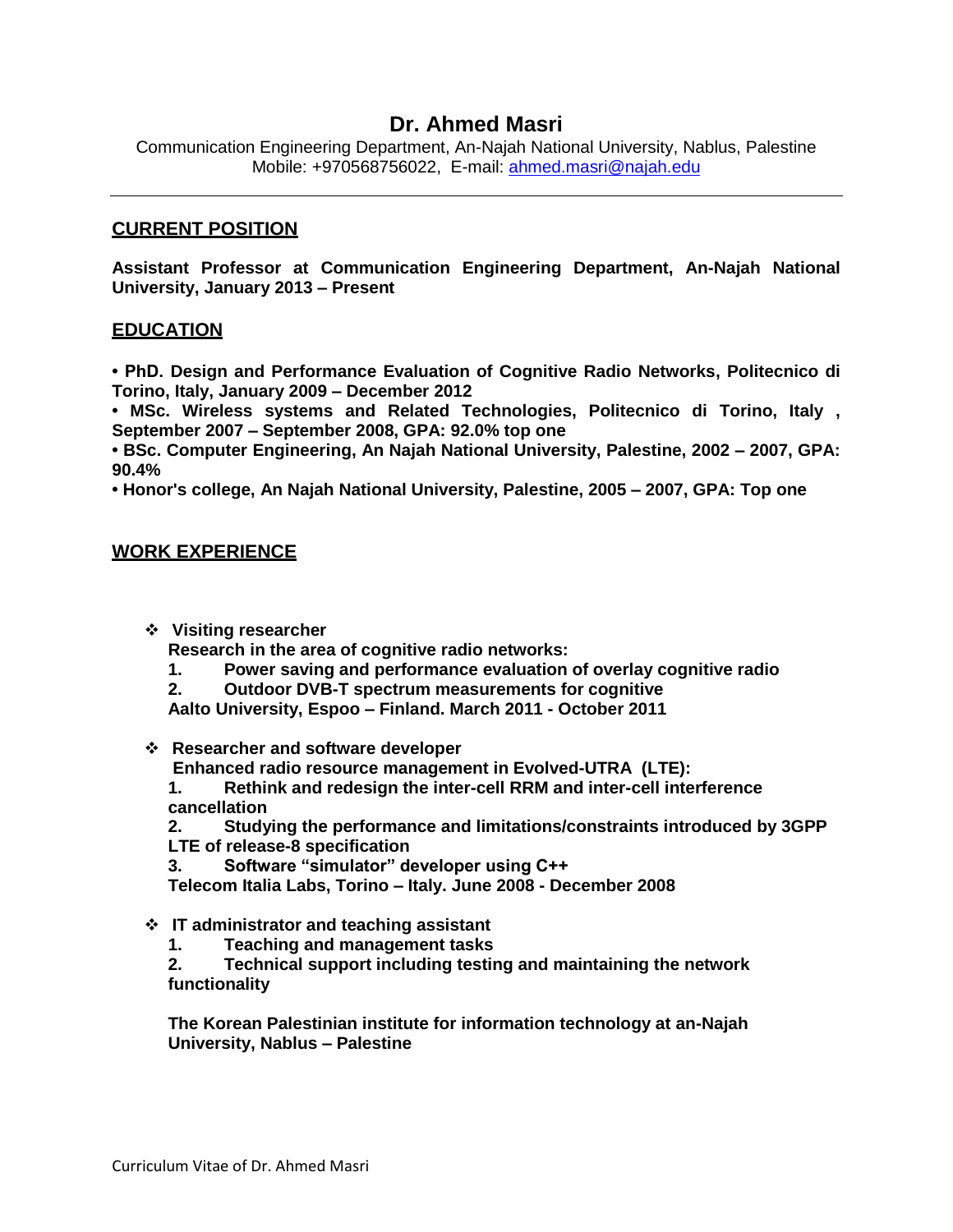# **ADDITIONAL CAREER EXPERIENCE**

**• Technical program committee member/reviewer in several international IEEE conferences, such as, IEEE PIMRC12 (PHY and MAC), IEEE ISWTA12 and IEEE APACE12**

# **COMPUTER SKILLS**

- **Windows and Linux operating systems**
- **Microsoft Office packages**
- **Network Simulations (Omnet++ and Ns2)**
- **A+ Certification**
- **C# Certification**
- **ASP.NEt Certification**
- **Strong programming skills using C, C++ and Matlab**
- **Projects Planning and Scheduling software (i.e. Primavera)**

### **Technical Skills**

- **1. Strong experience in computer, wireless and cellular systems and networks**
- **2. Strong background in analog and digital electronics, embedded systems, and computer architecture**
- **3. Excellent Linux and Windows operating systems skills**
- **4. Strong programming and debugging skills (C/C++, matlab, ...)**
- **5. Strong personal, Interpersonal, communication and public relations skills**
- **6. Excellent teaching skills**

# **AWARDS**

- **1. Full Hani Qadomi B.Sc scholarship (5 years)**
- **2. Honour's college at an-Najah national University**
- **3. TopMed 2nd level master scholarship (1 year)**
- **4. Full Politecnico di Torino PhD scholarship (3 years)**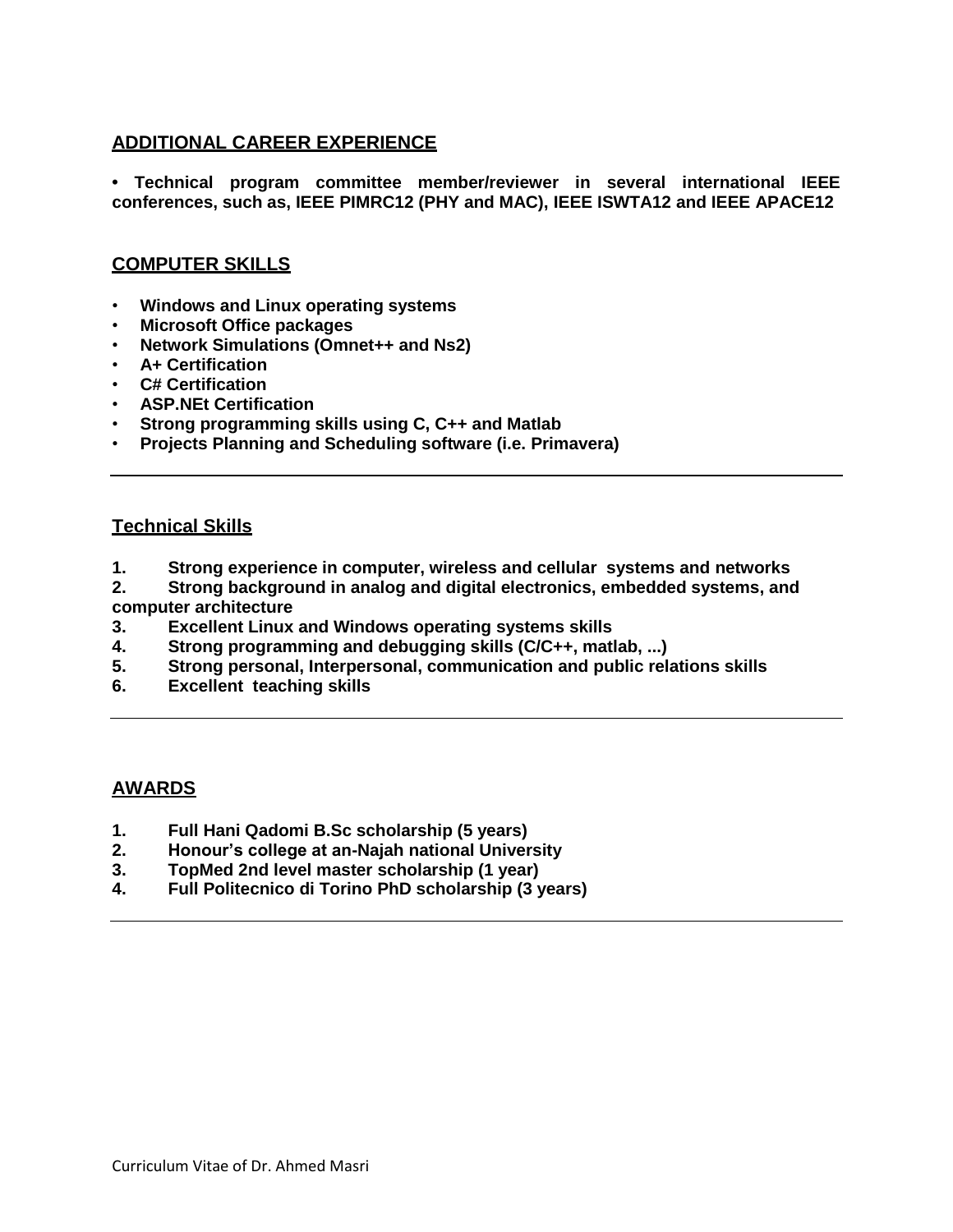# **COURSES TAUGHT:**

## **BACHELOR COURSES- On going:**

- Communications and Signal Processing
- Electronics
- Circuits and Electronics labs
- Communications lab

# **PUBLICATIONS**

### **International Conferences and Workshops**

1. Ahmed Masri, Carla-Fabiana Chiasserini, Claudio Casetti, Alberto Perotti, "Common Control Channel Allocation in Cognitive Radio Networks through UWB Multi-hop Communications", The first Nordic Workshop on Cross-Layer Optimization in Wireless Networks, April/2010, Levi, Finland. [Invited paper]

2. Ahmed Masri, Carla-Fabiana Chiasserini, Alberto Perotti, "Control Information Exchange through UWB in Cognitive Radio Networks", IEEE International Symposium on Wireless Pervasive Computing conference (IEEE ISWPC), May/2010, Modena, Italy.

3. Ahmed Masri, "Novel Overlay Data Transmission Technique in Cognitive Radio Networks", 12th IEEE International Symposium on a World of Wireless, Mobile and Multimedia Networks (IEEE WoWMoM-PhD forum), June/2011, Lucca, Italy.

4. Ahmed Masri, , Carla-Fabiana Chiasserini, Jari Nieminen, Riku Jäntti "Secondary Users Power Saving in Overlay Cognitive Radio Networks", [In finalization process, 2013]

### **REFEREED Journals**

1. Ahmed Masri, Carla-Fabiana Chiasserini, Claudio Casetti, Alberto Perotti, "Control Information Exchange through UWB in Cognitive Radio Networks", [Published in the Korean journal of communications and networks for publication, Sep/2012]

2. Ahmed Masri, Jussi Salmi, "Low Rate/Medium Range Ultra-Wide Band Radio for Common Control Channel in Cognitive Radio Networks Under Realistic Propagation Conditions", [In finalization process, 2013]